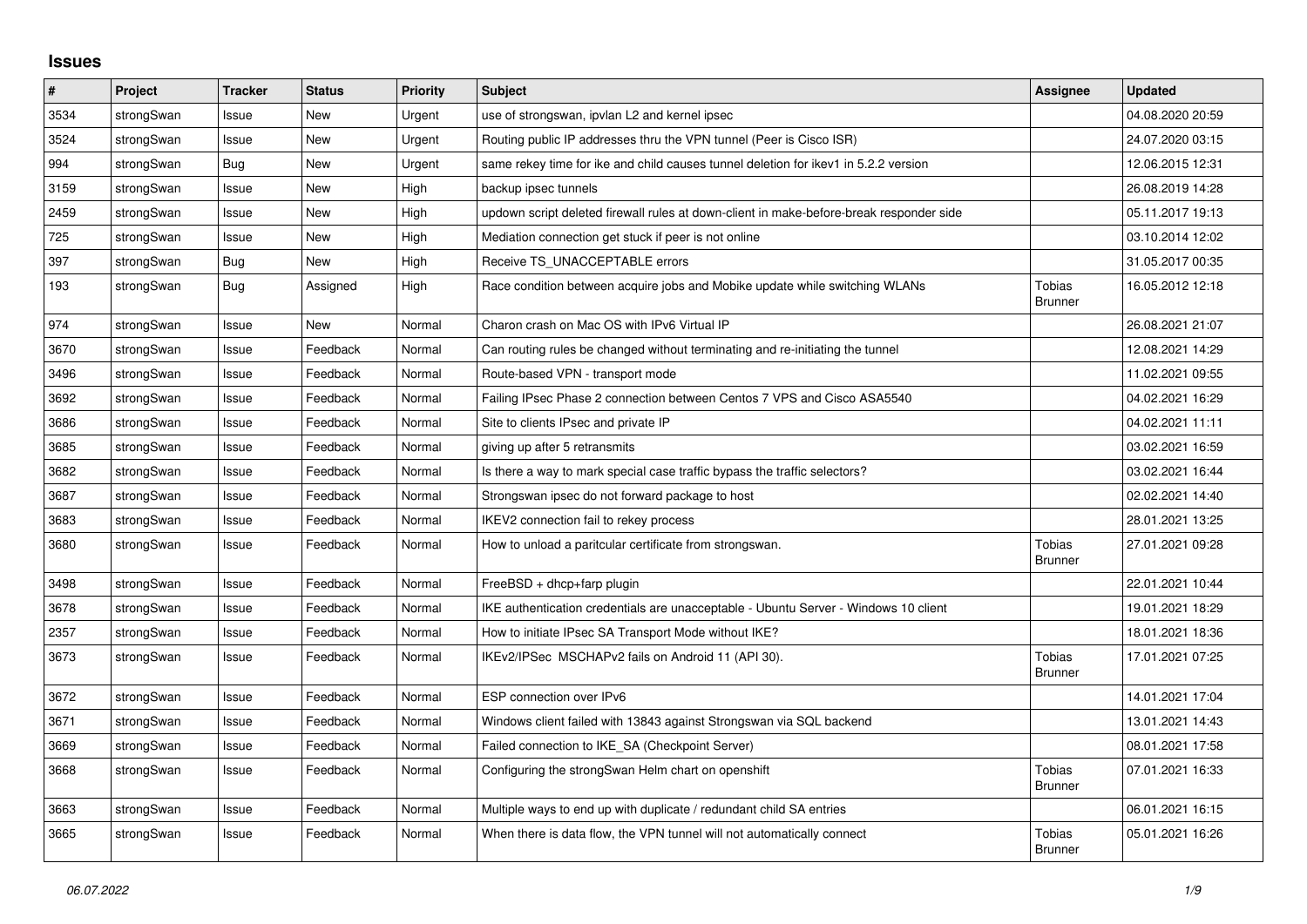| $\pmb{\#}$ | Project    | <b>Tracker</b> | <b>Status</b> | <b>Priority</b> | Subject                                                                                                                             | <b>Assignee</b>                 | <b>Updated</b>   |
|------------|------------|----------------|---------------|-----------------|-------------------------------------------------------------------------------------------------------------------------------------|---------------------------------|------------------|
| 3662       | strongSwan | Issue          | Feedback      | Normal          | unamed session                                                                                                                      |                                 | 04.01.2021 11:32 |
| 3652       | strongSwan | Issue          | Feedback      | Normal          | In strongswan ipsec.conf, how to set the "ike" parameters so that it can support all hash Algorithm<br>and DH group server support? |                                 | 08.12.2020 12:35 |
| 3654       | strongSwan | Issue          | Feedback      | Normal          | The L2tp/ipsec tunnel interface will not be delete when the connect abnormal interrupt.                                             |                                 | 08.12.2020 12:24 |
| 3650       | strongSwan | Issue          | Feedback      | Normal          | HA behaves very strange                                                                                                             |                                 | 04.12.2020 08:53 |
| 3647       | strongSwan | Issue          | Feedback      | Normal          | Is it possible to receive INTERNAL_IP4_SUBNET attributes in updown scripts                                                          |                                 | 02.12.2020 17:06 |
| 3643       | strongSwan | Issue          | Feedback      | Normal          | Strongswan and FRR NHRP                                                                                                             |                                 | 01.12.2020 10:55 |
| 3642       | strongSwan | Issue          | Feedback      | Normal          | How to distinguish encapsulated packets from different interfaces                                                                   |                                 | 30.11.2020 09:38 |
| 3640       | strongSwan | Issue          | Feedback      | Normal          | Problem surfing via VPN form Android APK on a sepcific Mobile Operator                                                              |                                 | 26.11.2020 11:43 |
| 3636       | strongSwan | Issue          | Feedback      | Normal          | Tor behind VPN                                                                                                                      | <b>Tobias</b><br><b>Brunner</b> | 23.11.2020 14:09 |
| 3630       | strongSwan | Issue          | Feedback      | Normal          | The certificate is loaded but not used.                                                                                             |                                 | 18.11.2020 10:29 |
| 3628       | strongSwan | Issue          | Feedback      | Normal          | Constant `retransmit` while establishing CHILD_SA                                                                                   |                                 | 16.11.2020 10:14 |
| 3629       | strongSwan | Issue          | Feedback      | Normal          | IPSec enc only on specific dport/proto                                                                                              |                                 | 16.11.2020 10:04 |
| 3620       | strongSwan | Issue          | Feedback      | Normal          | L2TP/IPSEC ipsec.conf setting                                                                                                       | <b>Tobias</b><br>Brunner        | 12.11.2020 10:14 |
| 3625       | strongSwan | Issue          | Feedback      | Normal          | Always on VPN when the client is on the same LAN as the VPN server                                                                  |                                 | 10.11.2020 18:45 |
| 3618       | strongSwan | Issue          | Feedback      | Normal          | Use side-band to configure strongswan's                                                                                             |                                 | 09.11.2020 10:38 |
| 3616       | strongSwan | Issue          | Feedback      | Normal          | With Strongswan 5.7.2, unique=never not allowing multiple clients to establish tunnels with same<br>identity                        |                                 | 05.11.2020 12:32 |
| 3617       | strongSwan | Issue          | Feedback      | Normal          | full-offload swanctl.conf                                                                                                           |                                 | 03.11.2020 17:24 |
| 3614       | strongSwan | Issue          | Feedback      | Normal          | Certificate renewal for about to expire certificates                                                                                |                                 | 30.10.2020 13:30 |
| 3607       | strongSwan | Issue          | Feedback      | Normal          | statusall option reports transport established two or three times per IP at start-up                                                |                                 | 27.10.2020 16:48 |
| 3611       | strongSwan | Issue          | Feedback      | Normal          | Unable to Send Traffic Using NAT on EC2 Instance                                                                                    |                                 | 27.10.2020 16:35 |
| 3610       | strongSwan | Issue          | Feedback      | Normal          | farp plugin conflicts with DHCP service                                                                                             |                                 | 26.10.2020 18:06 |
| 3606       | strongSwan | Issue          | Feedback      | Normal          | Using ipsec tunnel from "foreign" subnet                                                                                            | Noel Kuntze                     | 26.10.2020 12:23 |
| 3609       | strongSwan | Issue          | Feedback      | Normal          | Potential DNS server IP address conflicts                                                                                           |                                 | 26.10.2020 11:12 |
| 3597       | strongSwan | Issue          | Feedback      | Normal          | IPSec Client on CentOS 8 - Can't connect using ShrewSoft VPN config file                                                            |                                 | 21.10.2020 16:38 |
| 3604       | strongSwan | Issue          | Feedback      | Normal          | Email Notification on down status                                                                                                   |                                 | 21.10.2020 10:54 |
| 3596       | strongSwan | Issue          | Feedback      | Normal          | no issuer certificate found for                                                                                                     |                                 | 21.10.2020 03:27 |
| 3603       | strongSwan | Issue          | Feedback      | Normal          | dns issue in config mode                                                                                                            |                                 | 20.10.2020 11:50 |
| 3592       | strongSwan | Issue          | Feedback      | Normal          | Tunnel reported as established but log show "found encrypted payload, but no transform set"                                         |                                 | 20.10.2020 10:37 |
| 3598       | strongSwan | Issue          | Feedback      | Normal          | swanctl on Windows: Support aborting execution                                                                                      |                                 | 19.10.2020 15:01 |
| 3594       | strongSwan | Issue          | Feedback      | Normal          | How to see the traffic at ESP in UDP SPIs and forwarding rule                                                                       | Tobias<br><b>Brunner</b>        | 15.10.2020 13:57 |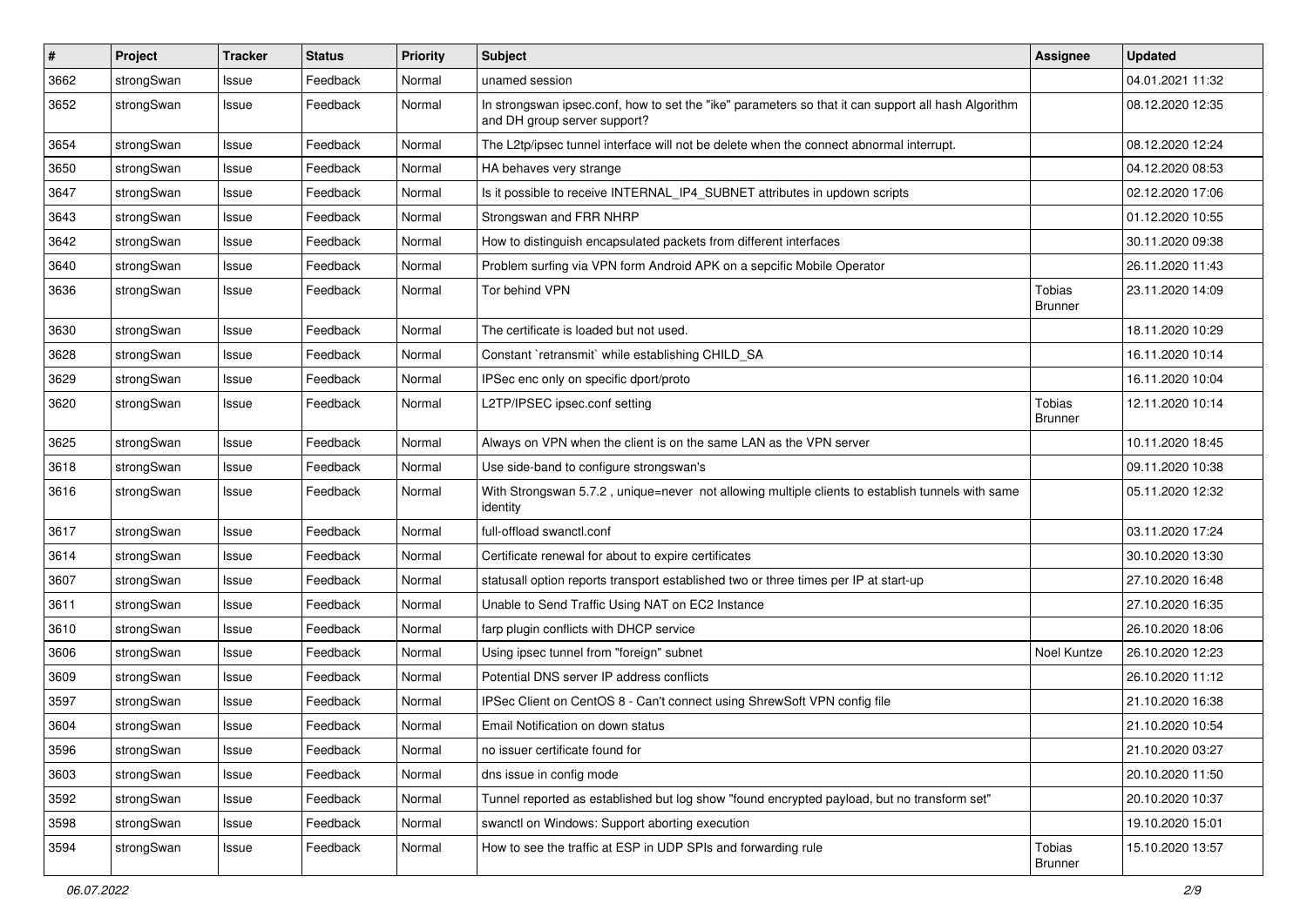| #    | Project    | <b>Tracker</b> | <b>Status</b> | <b>Priority</b> | <b>Subject</b>                                                                          | <b>Assignee</b>                 | <b>Updated</b>   |
|------|------------|----------------|---------------|-----------------|-----------------------------------------------------------------------------------------|---------------------------------|------------------|
| 3593 | strongSwan | Issue          | Feedback      | Normal          | Need variable tracking make_before_break state into updown scripts                      |                                 | 13.10.2020 09:59 |
| 3588 | strongSwan | Issue          | Feedback      | Normal          | VPN setup over 4G                                                                       |                                 | 08.10.2020 14:13 |
| 3573 | strongSwan | Issue          | Feedback      | Normal          | ike2 and transit traffic                                                                |                                 | 05.10.2020 10:55 |
| 3580 | strongSwan | Issue          | Feedback      | Normal          | encapsulation and packets not routing into tunnel problems                              |                                 | 02.10.2020 10:03 |
| 3584 | strongSwan | Issue          | Feedback      | Normal          | Separate ipsec.conf file per conn and separate ipsec.secrets file per conn              | Tobias<br>Brunner               | 30.09.2020 17:06 |
| 3577 | strongSwan | Issue          | Feedback      | Normal          | StrongSwan Connection adding and deleting over network.                                 |                                 | 28.09.2020 15:13 |
| 3578 | strongSwan | Issue          | Feedback      | Normal          | ipsec connection to FortiClient VPN                                                     |                                 | 28.09.2020 15:08 |
| 3576 | strongSwan | Issue          | Feedback      | Normal          | strongswan on openwrt virtual ip inside ipsec tunnel                                    |                                 | 25.09.2020 17:01 |
| 3575 | strongSwan | Issue          | Feedback      | Normal          | Tunnel of IPv6 Over IPv4 not accespting Jumbo Packets                                   |                                 | 23.09.2020 16:44 |
| 3568 | strongSwan | Issue          | Feedback      | Normal          | vpn connection is unstable                                                              |                                 | 23.09.2020 16:28 |
| 3566 | strongSwan | Issue          | Feedback      | Normal          | Number of simultaneous connections limited to 1000 in a cluster                         |                                 | 18.09.2020 09:46 |
| 3565 | strongSwan | Issue          | Feedback      | Normal          | Filtering out logs or plugin in to do so                                                |                                 | 16.09.2020 11:45 |
| 3564 | strongSwan | Issue          | Feedback      | Normal          | Out of order packets are generated if strong swan is running on multiple cores          |                                 | 16.09.2020 10:01 |
| 3561 | strongSwan | Issue          | Feedback      | Normal          | Azure P2S VPN Linux connection error                                                    |                                 | 15.09.2020 12:22 |
| 3560 | strongSwan | Issue          | Feedback      | Normal          | PSK tunnel working - Cert fails with fragmention errors                                 | Tobias<br><b>Brunner</b>        | 11.09.2020 14:15 |
| 3558 | strongSwan | Issue          | Feedback      | Normal          | deleting half open IKE_SA with x.x.x.x after timeout with iOS device                    |                                 | 05.09.2020 21:23 |
| 3536 | strongSwan | Issue          | Feedback      | Normal          | When Create multiple tunnels restart ipsec service will establish fail.                 |                                 | 03.09.2020 13:58 |
| 3537 | strongSwan | Issue          | Feedback      | Normal          | IPv6 Packets are not transferred from server to client through IPSec using RPC protocol |                                 | 01.09.2020 12:50 |
| 3552 | strongSwan | Issue          | Feedback      | Normal          | Internet disconnects after once VPN is established                                      |                                 | 30.08.2020 05:35 |
| 3545 | strongSwan | Issue          | New           | Normal          | Configuration model for multiple-VRF tunnel endpoints                                   |                                 | 18.08.2020 13:50 |
| 3291 | strongSwan | Issue          | Feedback      | Normal          | IPSec IKEv2 Client to VPN service 2                                                     | <b>Tobias</b><br><b>Brunner</b> | 16.08.2020 12:58 |
| 3392 | strongSwan | Issue          | Feedback      | Normal          | mark=%unique and no Internet-connection with VPN                                        |                                 | 31.07.2020 15:26 |
| 3490 | strongSwan | Issue          | Feedback      | Normal          | Selecting incorrect auth mode for IKEv1                                                 |                                 | 21.07.2020 21:26 |
| 3516 | strongSwan | Issue          | Feedback      | Normal          | Close IKE_SA after expiry without rekey/reauth                                          |                                 | 20.07.2020 19:32 |
| 2701 | strongSwan | Issue          | New           | Normal          | Low bandwidth when Iperfing data thorugh IPSEC tunnel                                   |                                 | 07.07.2020 13:38 |
| 3499 | strongSwan | Issue          | Feedback      | Normal          | ISAKMP Signature hash algorithm / EAP-TLS Authentification                              |                                 | 30.06.2020 10:40 |
| 3500 | strongSwan | Issue          | Feedback      | Normal          | swanctl --list-cert not listing all certs                                               |                                 | 29.06.2020 15:25 |
| 3442 | strongSwan | Issue          | Feedback      | Normal          | Apply policy based on network interface in transport mode                               |                                 | 13.05.2020 10:53 |
| 2160 | strongSwan | Issue          | Feedback      | Normal          | support for opportunistic encryption                                                    |                                 | 06.05.2020 10:32 |
| 3400 | strongSwan | Issue          | Feedback      | Normal          | Windows 10 IKEv2 rekeying fails                                                         |                                 | 16.04.2020 17:08 |
| 3403 | strongSwan | Issue          | Feedback      | Normal          | IKEv2 natd false detection                                                              |                                 | 09.04.2020 14:19 |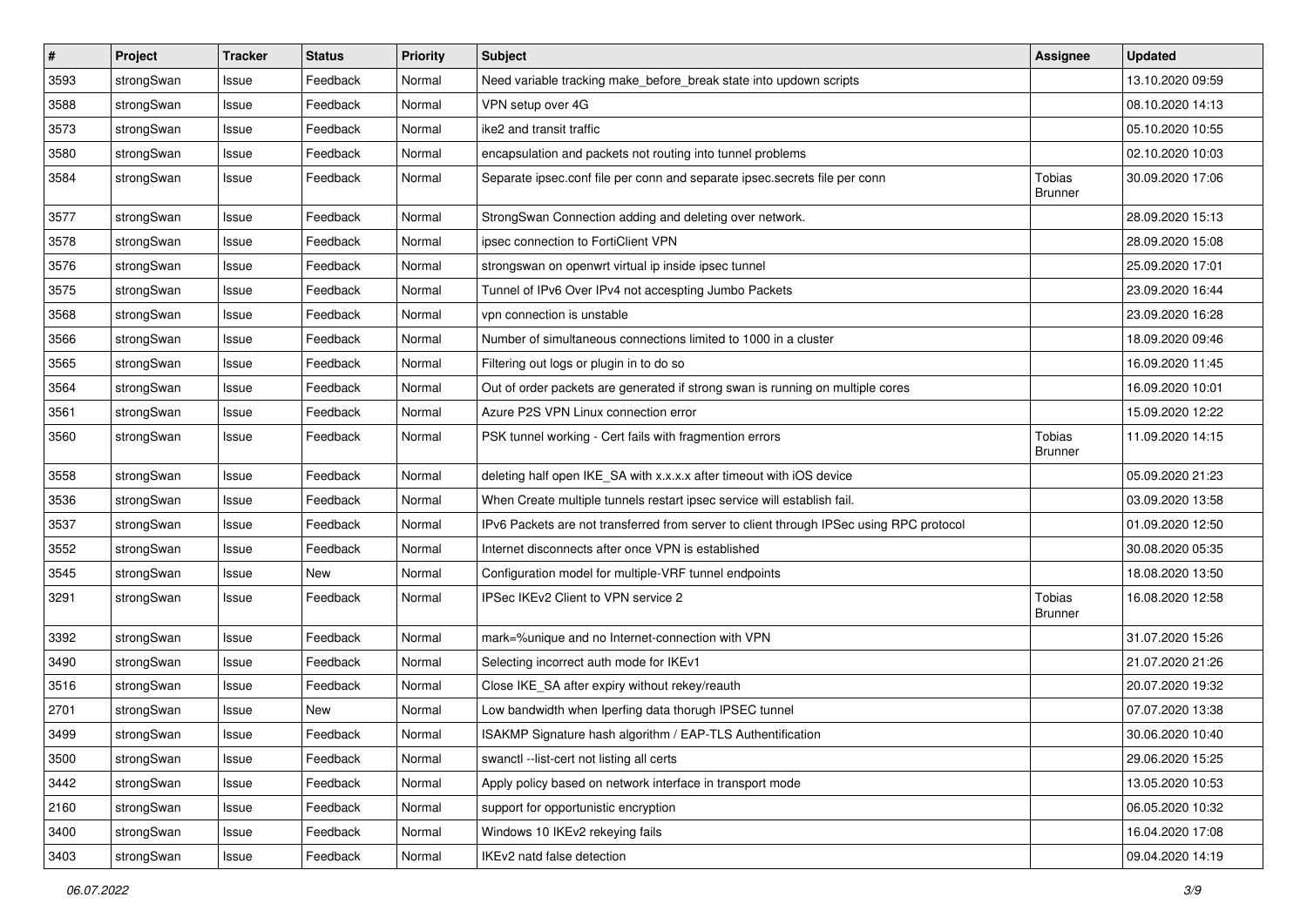| #    | Project    | <b>Tracker</b> | <b>Status</b> | <b>Priority</b> | <b>Subject</b>                                                                                              | <b>Assignee</b> | <b>Updated</b>   |
|------|------------|----------------|---------------|-----------------|-------------------------------------------------------------------------------------------------------------|-----------------|------------------|
| 3389 | strongSwan | Issue          | Feedback      | Normal          | Child SAs not getting created after rekeying                                                                |                 | 30.03.2020 15:45 |
| 817  | strongSwan | Issue          | Feedback      | Normal          | <b>IKEv2 IPv6 Router Advertisement</b>                                                                      |                 | 27.03.2020 17:14 |
| 3377 | strongSwan | Issue          | Feedback      | Normal          | Interface ID not configured during HA synchronization                                                       |                 | 18.03.2020 10:15 |
| 3366 | strongSwan | Issue          | Feedback      | Normal          | Uninstall "any" trap policy if start_action=trap with virtual IPs is used                                   |                 | 13.03.2020 14:57 |
| 3342 | strongSwan | Issue          | Feedback      | Normal          | Certain fields in Storngswan on Firestick4K are not editable                                                |                 | 20.02.2020 09:36 |
| 3326 | strongSwan | Issue          | New           | Normal          | update custom routing table (table 220 by default) with new routes if new networks and routes<br>appear     |                 | 10.02.2020 12:01 |
| 3307 | strongSwan | Issue          | Feedback      | Normal          | Probable non compliance with RFC 7296 wrt traffic selector narrowing?                                       |                 | 14.01.2020 16:19 |
| 3304 | strongSwan | Issue          | Feedback      | Normal          | Found unsupported critical X.509 extension: X509v3 Name Constraints                                         |                 | 13.01.2020 14:50 |
| 3298 | strongSwan | Issue          | <b>New</b>    | Normal          | strategies to improve strongswan performance per single SA                                                  |                 | 23.12.2019 14:05 |
| 3282 | strongSwan | Issue          | Feedback      | Normal          | Android VPN client keeps retrying in airplane mode                                                          |                 | 29.11.2019 16:06 |
| 3268 | strongSwan | Issue          | Feedback      | Normal          | Traffic disruption -- policy-based VPN to AWS VPN service                                                   |                 | 15.11.2019 16:53 |
| 3254 | strongSwan | Issue          | Feedback      | Normal          | Log level in android level                                                                                  |                 | 08.11.2019 08:36 |
| 3151 | strongSwan | Issue          | Feedback      | Normal          | Forecast stops forwarding multicast                                                                         |                 | 26.08.2019 14:06 |
| 3154 | strongSwan | Issue          | Feedback      | Normal          | signature validation failed only with sha2                                                                  |                 | 20.08.2019 11:51 |
| 3122 | strongSwan | Issue          | Feedback      | Normal          | Strongswan software iterupts                                                                                |                 | 18.07.2019 02:27 |
| 3097 | strongSwan | Issue          | Feedback      | Normal          | charon restart behaviour                                                                                    |                 | 24.06.2019 16:09 |
| 3072 | strongSwan | Issue          | Feedback      | Normal          | Windows 10: setting WFP SA SPI fails with error 0x80320014                                                  |                 | 29.05.2019 14:34 |
| 2750 | strongSwan | Issue          | Feedback      | Normal          | setting WFP SA SPI failed: 0x80320035                                                                       |                 | 27.05.2019 11:59 |
| 2966 | strongSwan | Issue          | Feedback      | Normal          | Problems with large amount of subnets in leftsubnet configuration                                           |                 | 02.04.2019 10:35 |
| 2964 | strongSwan | Issue          | Feedback      | Normal          | Route to IKE Gateway Fails to Update Under Particular Configuration                                         |                 | 13.03.2019 10:38 |
| 2958 | strongSwan | Issue          | Feedback      | Normal          | Trap policies with unspecified remote IP covering multiple specific ports constantly produce new<br>IKE_SAs |                 | 11.03.2019 15:03 |
| 2870 | strongSwan | Issue          | Feedback      | Normal          | DNS resolution outside of tunnel if DNS server is in remote TS                                              |                 | 22.01.2019 11:06 |
| 2400 | strongSwan | Issue          | Feedback      | Normal          | Is DPD supposed to detect dead tunnel, or dead IKE instance                                                 |                 | 11.01.2019 22:53 |
| 2835 | strongSwan | Issue          | Feedback      | Normal          | Rekeyed SA can't be deleted in standby node                                                                 |                 | 19.12.2018 02:52 |
| 2816 | strongSwan | Issue          | Feedback      | Normal          | order of DNS entries is reversed in /etc/resolv.conf                                                        |                 | 06.11.2018 10:41 |
| 2726 | strongSwan | Issue          | Feedback      | Normal          | Strongswan selects wrong source IP                                                                          |                 | 23.08.2018 13:38 |
| 2621 | strongSwan | Issue          | Feedback      | Normal          | Android: VPN connection stops working, strongSwan shows Connected                                           |                 | 06.07.2018 13:06 |
| 2691 | strongSwan | Issue          | New           | Normal          | Strongswan and KSOFTIRQ cpu utilization                                                                     |                 | 26.06.2018 14:34 |
| 2682 | strongSwan | Issue          | New           | Normal          | IMV/IMC (re)Attestation                                                                                     |                 | 07.06.2018 21:25 |
| 2678 | strongSwan | Issue          | Feedback      | Normal          | Phase 1 issue                                                                                               |                 | 07.06.2018 20:06 |
| 2671 | strongSwan | Issue          | New           | Normal          | Passing user-supplied cerificate file names to charon-nm is problematic                                     |                 | 23.05.2018 21:27 |
| 352  | strongSwan | Issue          | Feedback      | Normal          | unable to allocate SPIs from kernel when running 32 bit binaries on 64 bit Linux                            |                 | 17.04.2018 14:59 |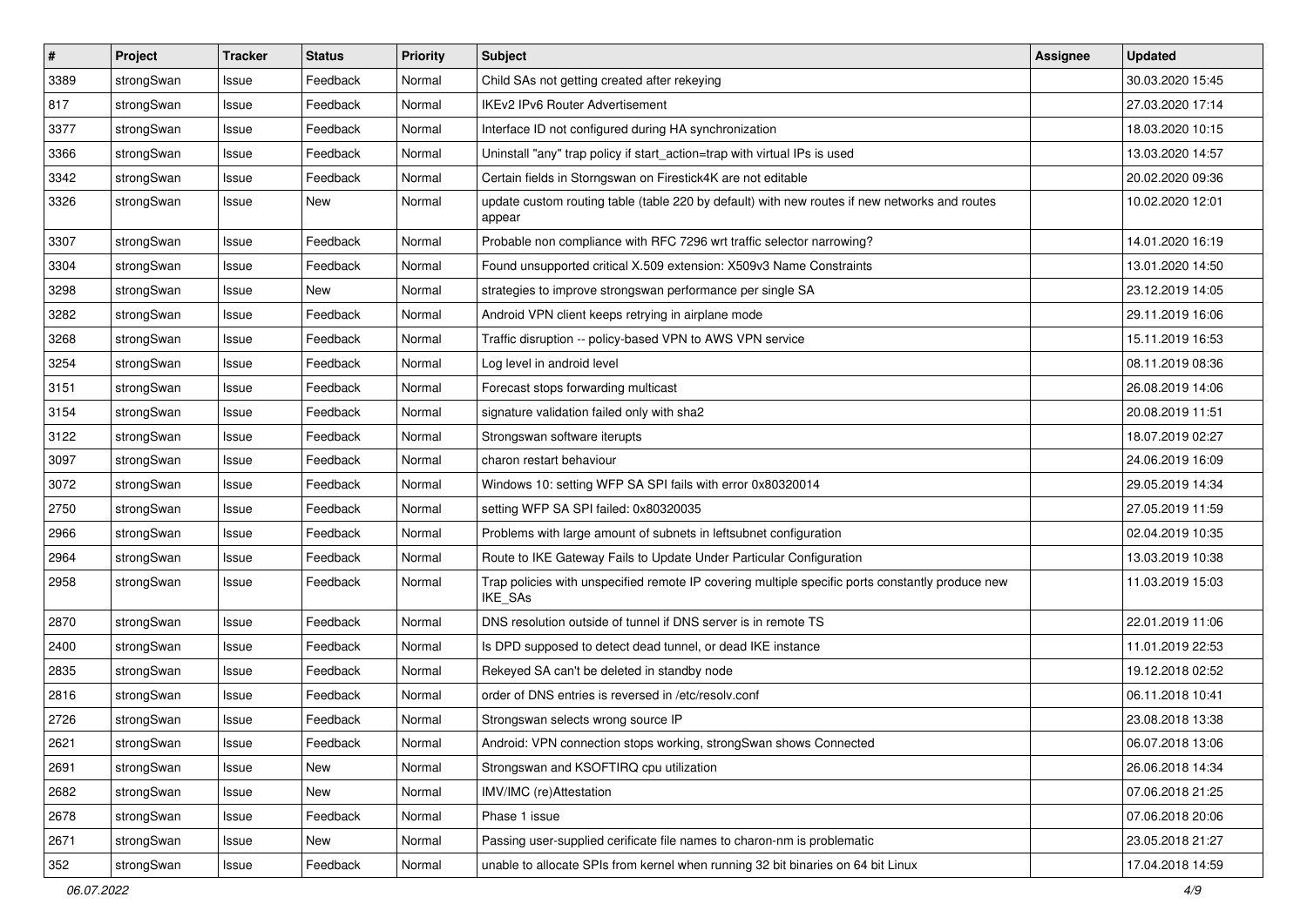| #    | Project    | <b>Tracker</b> | <b>Status</b> | <b>Priority</b> | <b>Subject</b>                                                                                                                                          | Assignee      | <b>Updated</b>   |
|------|------------|----------------|---------------|-----------------|---------------------------------------------------------------------------------------------------------------------------------------------------------|---------------|------------------|
| 2618 | strongSwan | Issue          | Feedback      | Normal          | Query regarding assignment of Tunnel IP                                                                                                                 |               | 09.04.2018 10:57 |
| 2580 | strongSwan | Issue          | Feedback      | Normal          | [CFG] handling xx attribute failed in Android or Ubuntu, but works in macOS                                                                             |               | 09.03.2018 17:49 |
| 2560 | strongSwan | Issue          | Feedback      | Normal          | Duplicate CA cert requests sent                                                                                                                         |               | 28.02.2018 10:54 |
| 2494 | strongSwan | Issue          | Feedback      | Normal          | Problems With 64bit Slot IDs With Pkcs11 Plugin                                                                                                         | Jordan Hrycai | 12.12.2017 16:03 |
| 2493 | strongSwan | Issue          | Feedback      | Normal          | Pkcs11 Plugin Returns w/Bogus Return Code                                                                                                               | Jordan Hrycaj | 12.12.2017 15:58 |
| 2446 | strongSwan | Issue          | Feedback      | Normal          | Traffic loss during IKE reauth despite make-before-break enabled                                                                                        |               | 27.11.2017 17:12 |
| 2464 | strongSwan | Issue          | New           | Normal          | How to Loadbalance strongswan IPsec via NGINX?                                                                                                          |               | 12.11.2017 19:16 |
| 2077 | strongSwan | Issue          | Feedback      | Normal          | Grace period before reassigning offline IP lease                                                                                                        |               | 06.10.2017 10:44 |
| 2432 | strongSwan | Issue          | <b>New</b>    | Normal          | PLUTO_ME can be different for up-client and down-client                                                                                                 |               | 21.09.2017 11:57 |
| 2411 | strongSwan | Issue          | Feedback      | Normal          | VPN server name resolution is done via overlay DNS server upon IKE disconnect                                                                           |               | 22.08.2017 10:42 |
| 2394 | strongSwan | Issue          | Feedback      | Normal          | IP is not assigned after re-authentication                                                                                                              |               | 04.08.2017 19:03 |
| 2319 | strongSwan | Issue          | Feedback      | Normal          | gives up trying to bring up connection after DNS SERVFAIL                                                                                               |               | 08.05.2017 15:41 |
| 2260 | strongSwan | Issue          | <b>New</b>    | Normal          | Number of CHILD_SA for a single connection grows over time                                                                                              |               | 28.02.2017 13:46 |
| 2203 | strongSwan | Issue          | Feedback      | Normal          | Protecting symetric traffic using high availability in gateway to gateway setup (both active)                                                           |               | 15.02.2017 14:20 |
| 2184 | strongSwan | Issue          | Feedback      | Normal          | configuration with multiple RSA keys                                                                                                                    |               | 14.12.2016 13:09 |
| 2178 | strongSwan | Issue          | New           | Normal          | ha and updown                                                                                                                                           |               | 01.12.2016 13:53 |
| 2112 | strongSwan | Issue          | New           | Normal          | Broadcast packets are not relayed from Lan to Vpn clilent                                                                                               |               | 14.09.2016 14:18 |
| 2110 | strongSwan | Issue          | Feedback      | Normal          | Remote Identity (IDr) in IKE AUTH Response is sent as hex-encoded binary value instead of text<br>when setting leftid to type KEY_ID (leftid=@#xxxxxxx) |               | 13.09.2016 21:42 |
| 1456 | strongSwan | Issue          | Feedback      | Normal          | Missing Tunnel-Client-Endpoint & Tunnel-Server-Endpoint AVP in RADIUS Accounting Start/Stop<br>messages                                                 |               | 11.05.2016 11:54 |
| 1422 | strongSwan | Issue          | Feedback      | Normal          | IKEv1: IKE_SA reauth vs. CHILD_SA rekey race prevents IKE_SA reauthentication in time                                                                   |               | 20.04.2016 15:06 |
| 1383 | strongSwan | Issue          | Feedback      | Normal          | How to limit the amount of the installed Child SAs                                                                                                      |               | 08.04.2016 11:20 |
| 1338 | strongSwan | Issue          | Feedback      | Normal          | problem with changing esp algorithm in strongswan                                                                                                       |               | 10.03.2016 18:23 |
| 1334 | strongSwan | Issue          | Feedback      | Normal          | Version 5.3.5, duplicated tunnel aftr IKE_SA rekeyed                                                                                                    |               | 10.03.2016 11:06 |
| 1289 | strongSwan | Issue          | New           | Normal          | HA plugin should sync last sent packet                                                                                                                  |               | 01.02.2016 13:59 |
| 1276 | strongSwan | Issue          | Feedback      | Normal          | Threading: ext-auth hook blocks any other connection attempt                                                                                            |               | 27.01.2016 12:28 |
| 1271 | strongSwan | Issue          | New           | Normal          | X.509 UTF-8 support                                                                                                                                     |               | 17.01.2016 14:39 |
| 1165 | strongSwan | Issue          | New           | Normal          | StrongSwan Virtual Ip problem                                                                                                                           | Martin Willi  | 19.10.2015 23:59 |
| 1157 | strongSwan | Issue          | Feedback      | Normal          | Message ID overflow RFC 5996 2.2                                                                                                                        |               | 12.10.2015 13:52 |
| 973  | strongSwan | Issue          | <b>New</b>    | Normal          | IKEv2 dpd + auto=route + tunnel downtime cause additional CHILD_SAs                                                                                     |               | 29.05.2015 17:40 |
| 357  | strongSwan | Issue          | New           | Normal          | Lifetime in case of IKEv1                                                                                                                               |               | 18.05.2015 10:40 |
| 926  | strongSwan | Issue          | New           | Normal          | HA: resync errors when a node is joining a cluster                                                                                                      |               | 10.04.2015 15:05 |
| 923  | strongSwan | Issue          | New           | Normal          | MOBIKE not working on HA cluster                                                                                                                        |               | 09.04.2015 09:46 |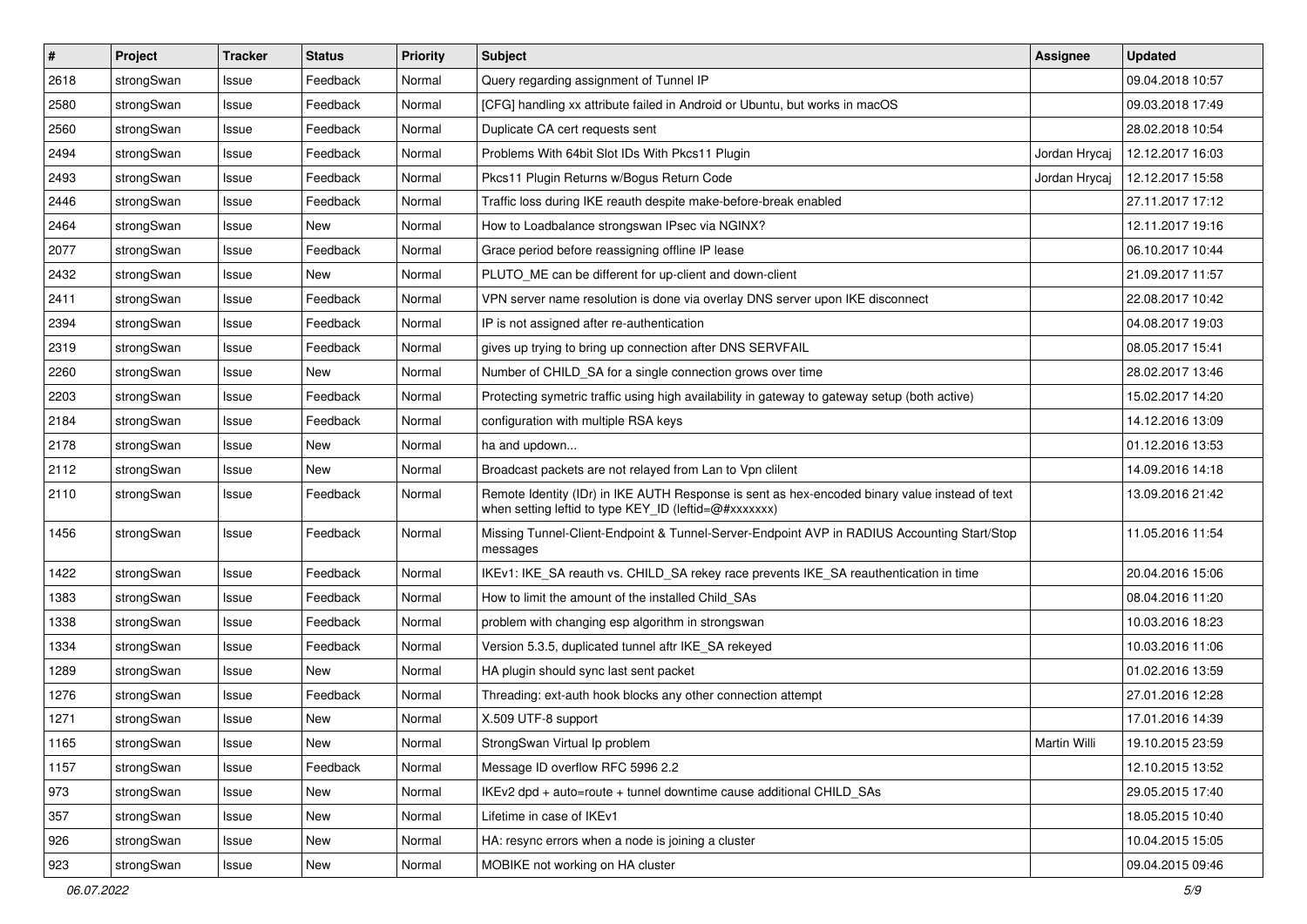| $\sharp$ | Project    | <b>Tracker</b> | <b>Status</b> | <b>Priority</b> | <b>Subject</b>                                                                                                          | <b>Assignee</b>          | <b>Updated</b>   |
|----------|------------|----------------|---------------|-----------------|-------------------------------------------------------------------------------------------------------------------------|--------------------------|------------------|
| 777      | strongSwan | Issue          | New           | Normal          | column length in attributes table of strongswan database is too short                                                   |                          | 25.11.2014 20:46 |
| 730      | strongSwan | Issue          | New           | Normal          | NAT-NAT fallback                                                                                                        |                          | 09.10.2014 12:40 |
| 482      | strongSwan | Issue          | Feedback      | Normal          | NAT-NAT connection                                                                                                      | Tobias<br><b>Brunner</b> | 09.10.2014 12:37 |
| 702      | strongSwan | Issue          | <b>New</b>    | Normal          | ipsec route mode, Strongswan as responder may result collsion in INIT exchange. and ike                                 |                          | 12.09.2014 16:34 |
| 697      | strongSwan | Issue          | New           | Normal          | HA: nodes fail to sync data because of UDP packet drops                                                                 |                          | 09.09.2014 14:29 |
| 541      | strongSwan | Issue          | New           | Normal          | List of servers in client config (Failover)                                                                             |                          | 13.08.2014 15:10 |
| 522      | strongSwan | Issue          | <b>New</b>    | Normal          | Mac OS X native application won't update network interface for DNS lookups                                              |                          | 08.07.2014 10:23 |
| 628      | strongSwan | Issue          | <b>New</b>    | Normal          | Windows Phone 8.1 - Certificate Pattern Matching                                                                        |                          | 30.06.2014 14:06 |
| 619      | strongSwan | Issue          | <b>New</b>    | Normal          | pki --issue should have an --out option                                                                                 |                          | 15.06.2014 00:26 |
| 552      | strongSwan | Issue          | Feedback      | Normal          | move pki tool to ipsecdir                                                                                               | Tobias<br><b>Brunner</b> | 14.04.2014 13:52 |
| 542      | strongSwan | Issue          | Feedback      | Normal          | Nesting tunnels                                                                                                         | Andreas<br>Steffen       | 07.03.2014 09:22 |
| 462      | strongSwan | Issue          | Feedback      | Normal          | strongswan android app can not use on android 4.4 OS                                                                    | Tobias<br>Brunner        | 06.01.2014 13:07 |
| 404      | strongSwan | Issue          | Feedback      | Normal          | TNC: Update HowTos and implement some compilation flag checking                                                         | Andreas<br>Steffen       | 10.09.2013 13:58 |
| 359      | strongSwan | Issue          | Feedback      | Normal          | <b>Mediation Server Connection</b>                                                                                      | Tobias<br><b>Brunner</b> | 16.07.2013 16:25 |
| 1265     | strongSwan | Feature        | <b>New</b>    | Normal          | An option to disable NAT-T                                                                                              |                          | 23.06.2021 19:41 |
| 3104     | strongSwan | Feature        | Feedback      | Normal          | EAP-RADIUS: binding address feature for routers with multiple interfaces connected to LAN.                              |                          | 17.06.2021 02:26 |
| 3689     | strongSwan | Feature        | Feedback      | Normal          | Auto-connect on Wi-Fi network.                                                                                          |                          | 03.02.2021 16:32 |
| 3651     | strongSwan | Feature        | New           | Normal          | Support for FC-SP-2                                                                                                     |                          | 07.01.2021 20:04 |
| 3653     | strongSwan | Feature        | Feedback      | Normal          | Is there any possibility to pass any non-standard parameters for tunnels (ike or child sa) for use by<br>custom plugin? |                          | 08.12.2020 11:03 |
| 2189     | strongSwan | Feature        | Assigned      | Normal          | Support RFC 8229: TCP Encapsulation of IKE and IPsec Packets                                                            | Tobias<br><b>Brunner</b> | 05.06.2020 19:48 |
| 3441     | strongSwan | Feature        | New           | Normal          | [Android] Lock modification of VPN configurations on work devices                                                       |                          | 11.05.2020 10:00 |
| 3422     | strongSwan | Feature        | Feedback      | Normal          | Allow multiple local.id to be specified in a single connection?                                                         |                          | 23.04.2020 13:19 |
| 3398     | strongSwan | Feature        | New           | Normal          | Android client - allow configuring eap_id with EAP-TLS                                                                  |                          | 06.04.2020 23:19 |
| 1057     | strongSwan | Feature        | New           | Normal          | conn switching based on eap identity                                                                                    |                          | 24.03.2020 10:14 |
| 104      | strongSwan | Feature        | Feedback      | Normal          | Postgresql Db Support                                                                                                   |                          | 04.09.2019 10:05 |
| 3162     | strongSwan | Feature        | Feedback      | Normal          | Strongswan Android support for default DNS suffixes (UNITY_DEF_DOMAIN flag)                                             |                          | 29.08.2019 10:29 |
| 3135     | strongSwan | Feature        | Feedback      | Normal          | Android client - settings for connection re-try                                                                         |                          | 12.08.2019 16:32 |
| 3075     | strongSwan | Feature        | New           | Normal          | IPsec Labelling                                                                                                         |                          | 29.05.2019 17:09 |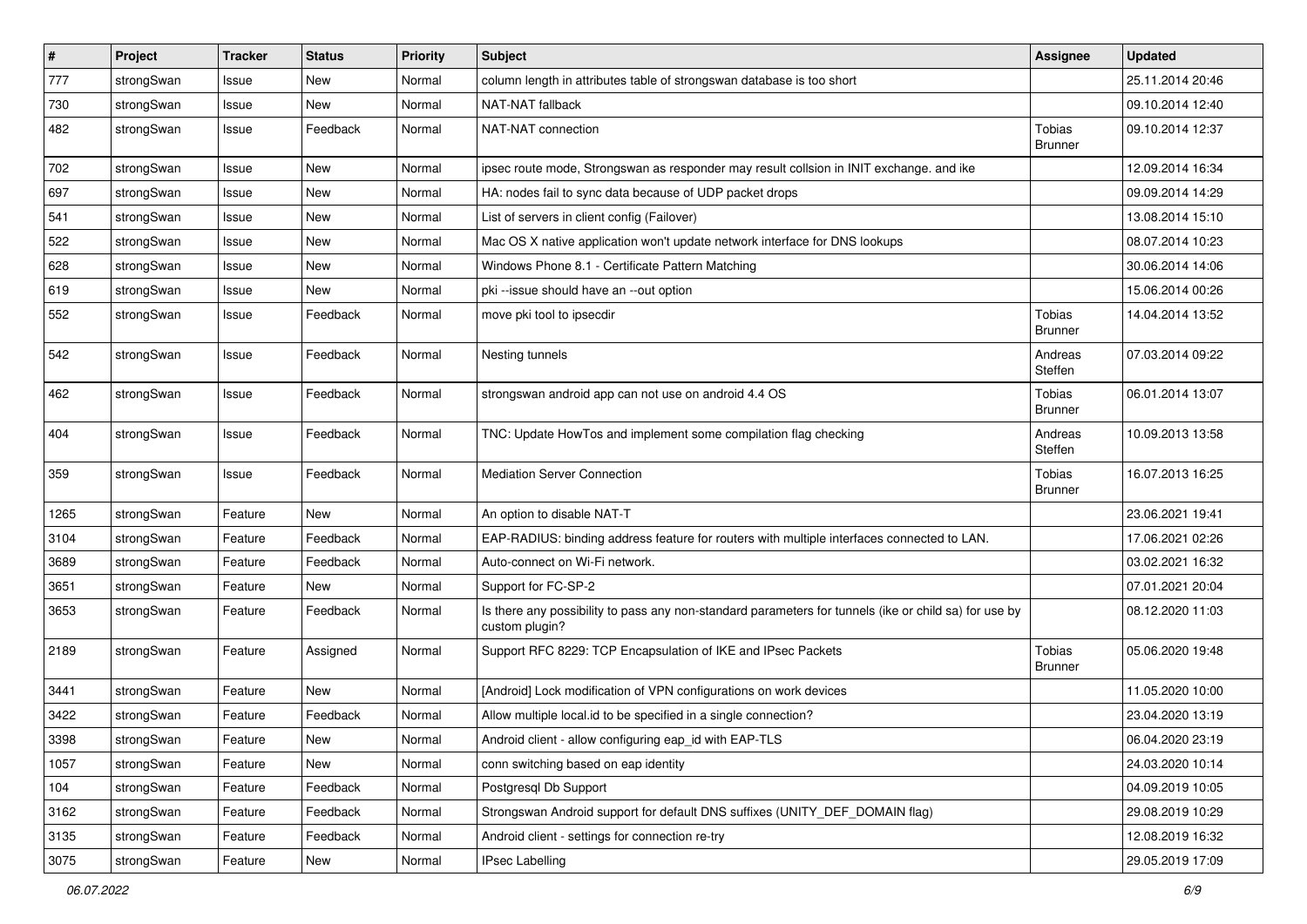| $\pmb{\#}$ | Project    | <b>Tracker</b> | <b>Status</b> | <b>Priority</b> | <b>Subject</b>                                                                                   | <b>Assignee</b>   | <b>Updated</b>   |
|------------|------------|----------------|---------------|-----------------|--------------------------------------------------------------------------------------------------|-------------------|------------------|
| 2972       | strongSwan | Feature        | Feedback      | Normal          | how to add X509v3 Key Usage: Key Encipherment                                                    |                   | 13.03.2019 13:59 |
| 2814       | strongSwan | Feature        | Feedback      | Normal          | Force Keepalive Packets if There is no NAT                                                       |                   | 29.10.2018 15:47 |
| 2793       | strongSwan | Feature        | Feedback      | Normal          | Remote identity with certificate                                                                 |                   | 15.10.2018 10:20 |
| 2729       | strongSwan | Feature        | Feedback      | Normal          | Does Swanctl provide the same option as Ipsec with the rightID using a %?                        |                   | 20.09.2018 17:37 |
| 2707       | strongSwan | Feature        | New           | Normal          | More attributes taken/translated from radius attributes                                          |                   | 14.07.2018 15:21 |
| 2668       | strongSwan | Feature        | Feedback      | Normal          | UE shall include the DEVICE_IDENTITY Notify payload                                              |                   | 22.05.2018 13:48 |
| 2495       | strongSwan | Feature        | Feedback      | Normal          | LibreSSL Plugin                                                                                  |                   | 13.12.2017 09:29 |
| 960        | strongSwan | Feature        | Feedback      | Normal          | Raise ALERT PROPOSAL MISMATCH IKE in IKE V1                                                      | Martin Willi      | 30.08.2017 09:05 |
| 2361       | strongSwan | Feature        | New           | Normal          | Import .sswan files from NetworkManager                                                          |                   | 12.06.2017 15:25 |
| 2095       | strongSwan | Feature        | Feedback      | Normal          | Support liveness check in Strongswan                                                             |                   | 31.05.2017 00:56 |
| 1559       | strongSwan | Feature        | Feedback      | Normal          | Expose received XAUTH/EAP username/password prompts via VICI, send secrets via VICI on<br>prompt |                   | 09.05.2017 16:28 |
| 2307       | strongSwan | Feature        | Feedback      | Normal          | Permit installation of trap policy for CHILD_SA configurations with unset local_addrs            |                   | 26.04.2017 15:04 |
| 2202       | strongSwan | Feature        | Feedback      | Normal          | Radius NAS IP to be specified                                                                    |                   | 18.01.2017 17:58 |
| 2185       | strongSwan | Feature        | Feedback      | Normal          | INTERNAL_IP4_SUBNET Attribute Support in Android Client                                          |                   | 10.12.2016 01:14 |
| 2165       | strongSwan | Feature        | Feedback      | Normal          | missing LIBRESSL_VERSION_NUMBER support                                                          |                   | 03.11.2016 09:23 |
| 1082       | strongSwan | Feature        | Feedback      | Normal          | Framed-Route to set leftsubnet                                                                   |                   | 07.10.2016 10:02 |
| 1506       | strongSwan | Feature        | Feedback      | Normal          | Enhance DoS protection to deny users that failed Authentication                                  |                   | 17.06.2016 14:31 |
| 1482       | strongSwan | Feature        | Feedback      | Normal          | Allow changing init_limit_half_open etc. at runtime by reloading strongswan.conf                 |                   | 26.05.2016 14:49 |
| 1253       | strongSwan | Feature        | Feedback      | Normal          | Strongswan doesn't support CA bundles                                                            |                   | 19.01.2016 11:23 |
| 930        | strongSwan | Feature        | New           | Normal          | Option to have non-sequential v6 roadwarrior addresses                                           |                   | 12.01.2016 16:36 |
| 1251       | strongSwan | Feature        | New           | Normal          | FreeBSD HA                                                                                       |                   | 11.01.2016 22:01 |
| 1008       | strongSwan | Feature        | Feedback      | Normal          | FARP for IPv6                                                                                    |                   | 14.12.2015 20:59 |
| 162        | strongSwan | Feature        | Feedback      | Normal          | Submit ClusterIP patches mainline                                                                |                   | 14.12.2015 20:43 |
| 1207       | strongSwan | Feature        | New           | Normal          | Add more than 2 hosts support to HA plugin and make it configurable                              |                   | 08.12.2015 05:05 |
| 1000       | strongSwan | Feature        | Feedback      | Normal          | Raise ALERT_TS_MISMATCH in IKE V1                                                                |                   | 09.09.2015 12:47 |
| 1081       | strongSwan | Feature        | New           | Normal          | Active/standby VPN Gateway Failover                                                              |                   | 21.08.2015 22:01 |
| 1079       | strongSwan | Feature        | Feedback      | Normal          | Future Plans for firwall configuration equivalent under FreeBSD                                  |                   | 21.08.2015 15:58 |
| 927        | strongSwan | Feature        | New           | Normal          | Charon: Implement route events and add an consumer in updown plugin                              |                   | 11.04.2015 12:02 |
| 87         | strongSwan | Feature        | New           | Normal          | <b>IPsec Multicast Support</b>                                                                   |                   | 19.12.2014 14:20 |
| 766        | strongSwan | Feature        | New           | Normal          | Make retransmit settings tunable by connection                                                   |                   | 14.11.2014 10:02 |
| 746        | strongSwan | Feature        | New           | Normal          | Different radius server(s) for accounting                                                        |                   | 22.10.2014 12:23 |
| 693        | strongSwan | Feature        | Feedback      | Normal          | Time policy for roadwarrior                                                                      | Tobias<br>Brunner | 02.09.2014 11:06 |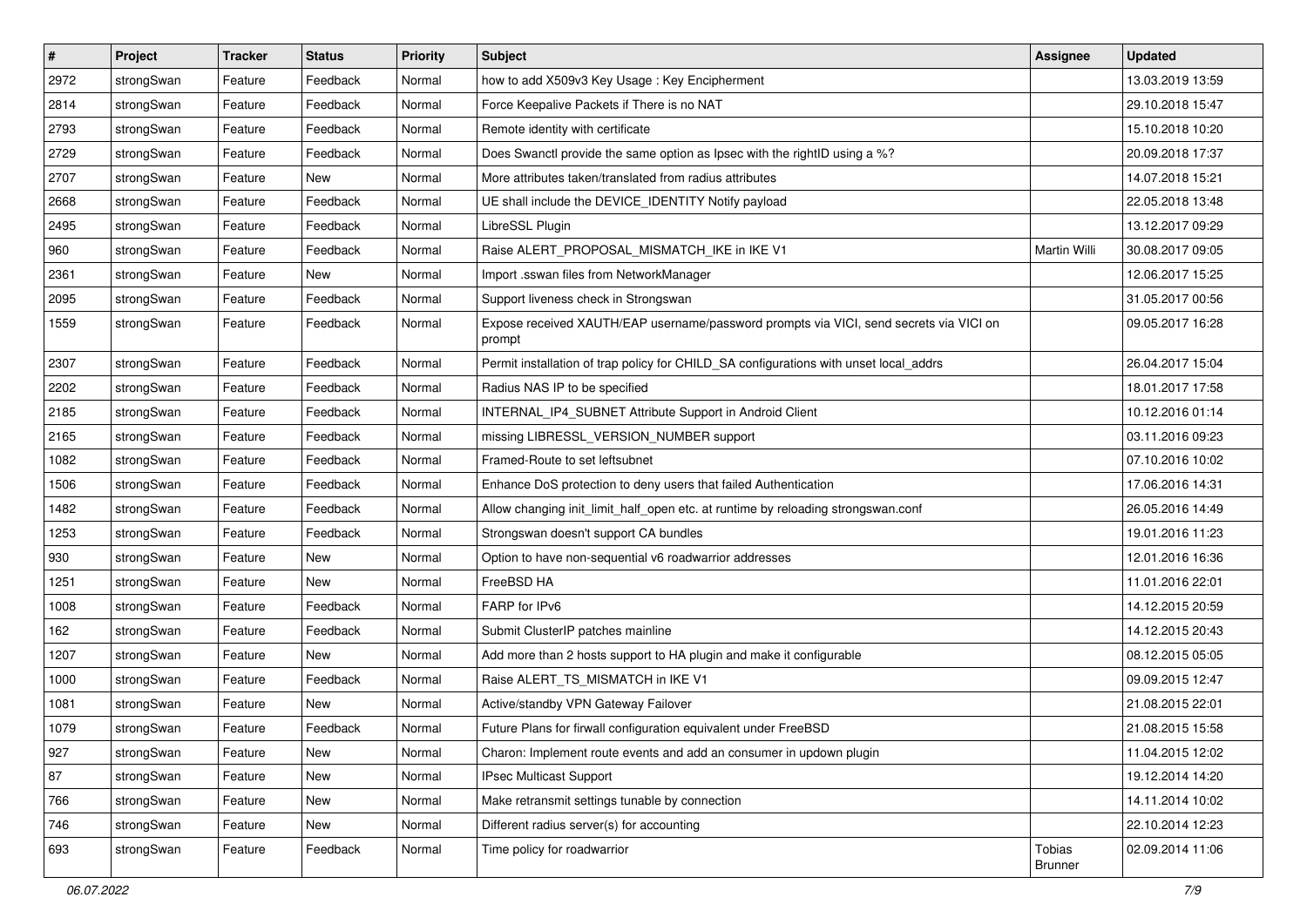| $\vert$ # | Project    | <b>Tracker</b> | <b>Status</b> | <b>Priority</b> | <b>Subject</b>                                                                                           | <b>Assignee</b>                 | <b>Updated</b>   |
|-----------|------------|----------------|---------------|-----------------|----------------------------------------------------------------------------------------------------------|---------------------------------|------------------|
| 645       | strongSwan | Feature        | New           | Normal          | Support HeapAlloc() and friends in leak-detective                                                        |                                 | 10.07.2014 15:12 |
| 644       | strongSwan | Feature        | New           | Normal          | Non-monolithic Windows build                                                                             |                                 | 10.07.2014 15:12 |
| 643       | strongSwan | Feature        | New           | Normal          | CNG/Bcrypt native Windows crypto plugin                                                                  |                                 | 10.07.2014 15:12 |
| 642       | strongSwan | Feature        | New           | Normal          | Windows Named Pipe stream and service                                                                    |                                 | 10.07.2014 15:11 |
| 641       | strongSwan | Feature        | <b>New</b>    | Normal          | kernel-iph virtual IP support and IKE routing lookups ignoring IPsec routes                              |                                 | 10.07.2014 15:11 |
| 640       | strongSwan | Feature        | New           | Normal          | Provide an init_once() abstraction layer                                                                 |                                 | 10.07.2014 15:10 |
| 268       | strongSwan | Feature        | Feedback      | Normal          | support for ssh keypairs in strongswan network-manager plugin                                            | Tobias<br>Brunner               | 19.02.2014 15:13 |
| 420       | strongSwan | Feature        | Feedback      | Normal          | Add more of the verbs that were supported by pluto to the updown plugin                                  | Tobias<br><b>Brunner</b>        | 11.10.2013 07:56 |
| 243       | strongSwan | Feature        | Feedback      | Normal          | Configure routing table in peer                                                                          | Tobias<br><b>Brunner</b>        | 23.05.2013 20:03 |
| 309       | strongSwan | Feature        | Feedback      | Normal          | Problem with Network Aliases for charon.interfaces_ignore and charon.interfaces_use                      | <b>Tobias</b><br><b>Brunner</b> | 21.03.2013 19:32 |
| 312       | strongSwan | Feature        | New           | Normal          | Feature Request: Option to limit or disable sending of ADDITIONAL_*_ADDRESS list for MOBIKE<br>Responder |                                 | 13.03.2013 19:19 |
| 215       | strongSwan | Feature        | <b>New</b>    | Normal          | strongswan NetworkManager plugin: make the "normal" ipsec configuration usable                           |                                 | 12.08.2012 04:47 |
| 173       | strongSwan | Feature        | Assigned      | Normal          | Support for IP address ranges in traffic selectors                                                       | <b>Tobias</b><br><b>Brunner</b> | 14.06.2012 11:31 |
| 129       | strongSwan | Feature        | Assigned      | Normal          | Relations between ike/child/peer_cfg                                                                     | Martin Willi                    | 06.02.2012 10:50 |
| 3285      | strongSwan | Bug            | Feedback      | Normal          | Virtual IPs on FreeBSD cannot set IPv6 addresses                                                         |                                 | 02.11.2021 11:04 |
| 3341      | strongSwan | Bug            | Feedback      | Normal          | Application Icon missing on firestick 4K                                                                 | Tobias<br><b>Brunner</b>        | 20.02.2020 09:31 |
| 1068      | strongSwan | Bug            | Feedback      | Normal          | strongswan 5.3.2 and IKEv1 in transport mode causes NO_PROPOSAL_CHOSEN error                             |                                 | 26.01.2018 13:30 |
| 2273      | strongSwan | Bug            | Feedback      | Normal          | Unable to install strongswan client helper on OSX El Capitan                                             |                                 | 10.03.2017 15:34 |
| 456       | strongSwan | <b>Bug</b>     | Feedback      | Normal          | StrongSwan client for OS X crashes                                                                       | Martin Willi                    | 21.03.2014 12:16 |
| 302       | strongSwan | Bug            | Feedback      | Normal          | No matching outbound IPsec policy                                                                        | Tobias<br><b>Brunner</b>        | 01.03.2013 12:19 |
| 3626      | strongSwan | Issue          | Feedback      | Low             | "Always On VPN" not available in Fire TV 4k                                                              | Tobias<br><b>Brunner</b>        | 11.11.2020 12:41 |
| 3613      | strongSwan | Issue          | Feedback      | Low             | Load-test jobs scheduled after tunnels are terminated                                                    |                                 | 28.10.2020 12:06 |
| 3041      | strongSwan | Issue          | Feedback      | Low             | fail2ban or equivalent                                                                                   |                                 | 06.05.2019 09:07 |
| 2698      | strongSwan | Issue          | Feedback      | Low             | DSCP and kernel-libipsec                                                                                 |                                 | 04.07.2018 15:01 |
| 3457      | strongSwan | Feature        | <b>New</b>    | Low             | user-friendly pkcs11 certificate selection                                                               |                                 | 22.05.2020 12:52 |
| 3456      | strongSwan | Feature        | New           | Low             | move to github/gitlab                                                                                    |                                 | 22.05.2020 12:27 |
| 3276      | strongSwan | Feature        | Feedback      | Low             | N1_MODE_CAPABILITY                                                                                       |                                 | 21.11.2019 16:49 |